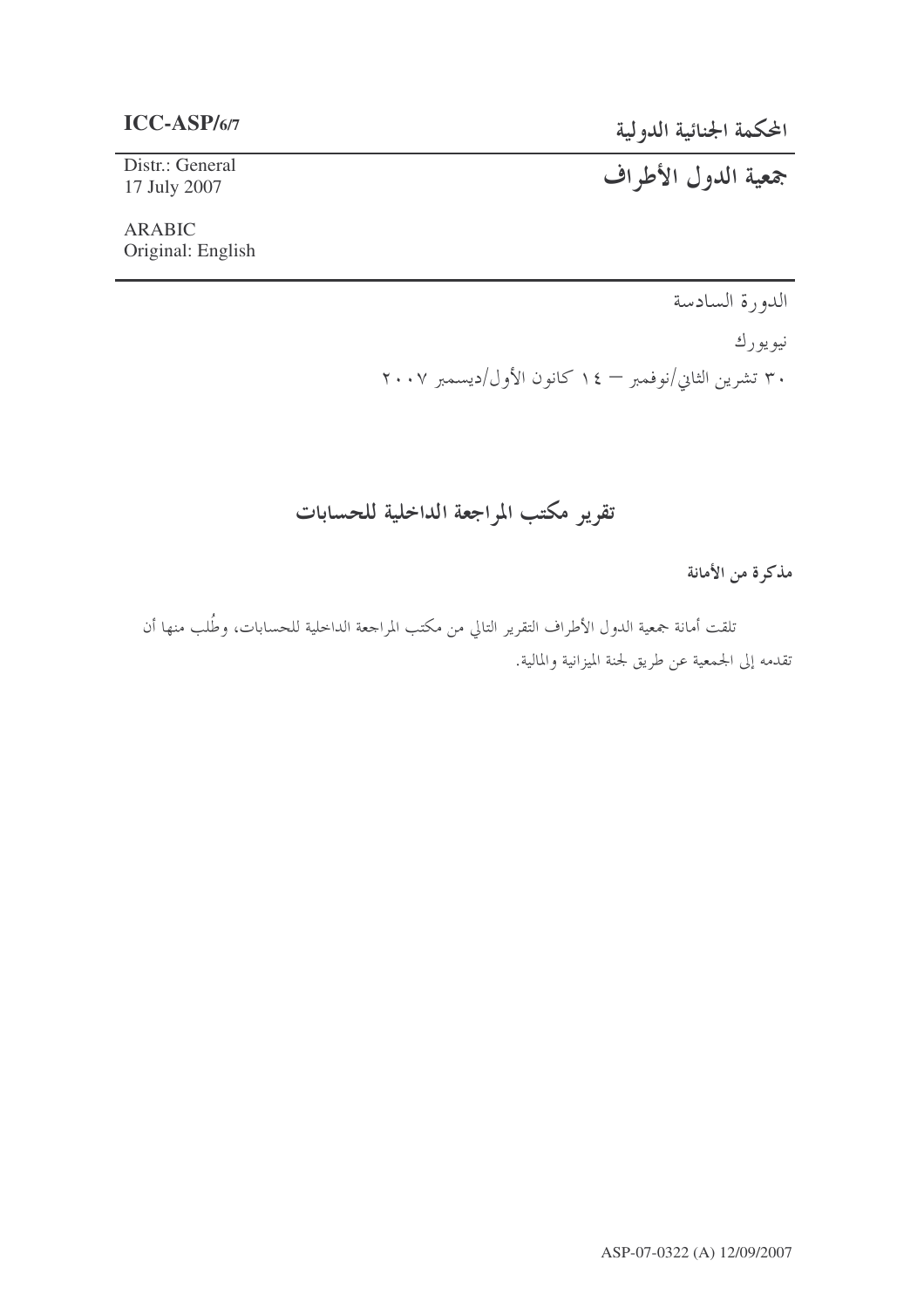خطاب الإحالة

۲۹ حزیران/یونیه ۲۰۰۷

عملاً بمقرر الجمعية الذي اعتمدته في دورتما الثانية المعقودة في أيلول/سبتمبر ٢٠٠٣، يسرني أن أقدم تقريري السنوي الثالث والنهائي إلى الجمعية، من خلال لجنة الميزانية والمالية. وقد كان شرفاً وامتيازاً لي أن أعمل كأول مراجع داخلي لحسابات المحكمة الجنائية الدولية.

> (توقیع) جو مارتیر مدير مكتب المراجعة الداخلية للحسابات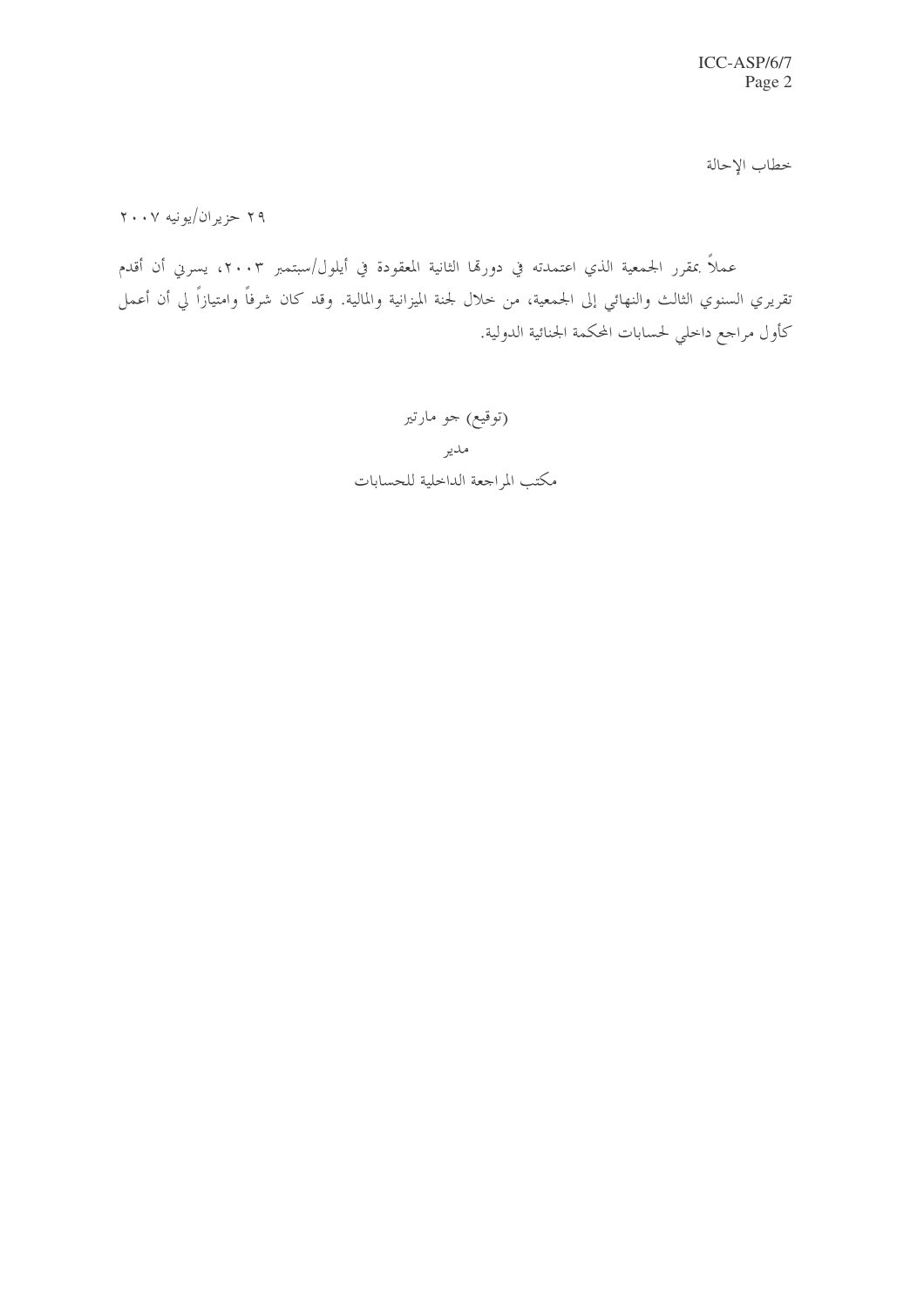ICC-ASP/6/7 Page 3

المحتويات

|         |                      |                                                                                                                    | الصفحة             | الفقيرات                     |
|---------|----------------------|--------------------------------------------------------------------------------------------------------------------|--------------------|------------------------------|
|         | ملخص                 |                                                                                                                    | $\boldsymbol{\xi}$ | $\epsilon$                   |
| أولا–   | مقدمة                |                                                                                                                    | $\circ$            | $7 - 1$                      |
| ثانياً— |                      | موظفو/ميزانية مكتب المراجعة الداخلية للحسابات                                                                      | $\vee$             | $\lambda=\mathrm{V}$         |
| ثالثاً— | مراجعة حسابات الأداء |                                                                                                                    | $\lor$             | $\overline{q}$               |
|         |                      | ألف-         إدارة الأصول                                                                                          | $\vee$             | $\Lambda - \Lambda$          |
|         | باءِ–                | سرية البيانات المتعلقة بالضحايا داخل شعبة الضحايا<br>والدفاع                                                       | ٩                  | $\mathbf{r} \setminus -1$ 9  |
|         | جيم-                 | إدارة الأسفار                                                                                                      | $\setminus$        | $rr - rr$                    |
| رابعاً— |                      | العمل المضطلع به بناء على طلب الإدارة                                                                              | $\gamma$           |                              |
|         | ألف–                 | الاستعراض المشترك بين إدارة الأمن والسلامة<br>بالأمم المتحدة والمحكمة الجنائية الدولية لأمن<br>الموظفين في الميدان | $\gamma$           | $51 - 75$                    |
|         | باء–                 | استعراض المخاطر المحتملة الملازمة لترتيبات إدارة<br>نظام المعاشات التقاعدية للقضاة                                 | ۱۳                 | $20 - 27$                    |
| خامسا-  |                      | رصد تنفيذ التوصيات                                                                                                 | $\setminus$ 2      | $\epsilon v - \epsilon \tau$ |
| سادساً– |                      | مسائل أخرى                                                                                                         | $\frac{1}{2}$      |                              |
|         | ألف–                 | التنسيق مع المراجع الخارجي للحسابات                                                                                | $\frac{1}{2}$      | $\xi \wedge$                 |
|         | باءِ–                | لجنة المراقبة الداخلية                                                                                             | $\setminus$ 2      | 69                           |
|         |                      |                                                                                                                    |                    |                              |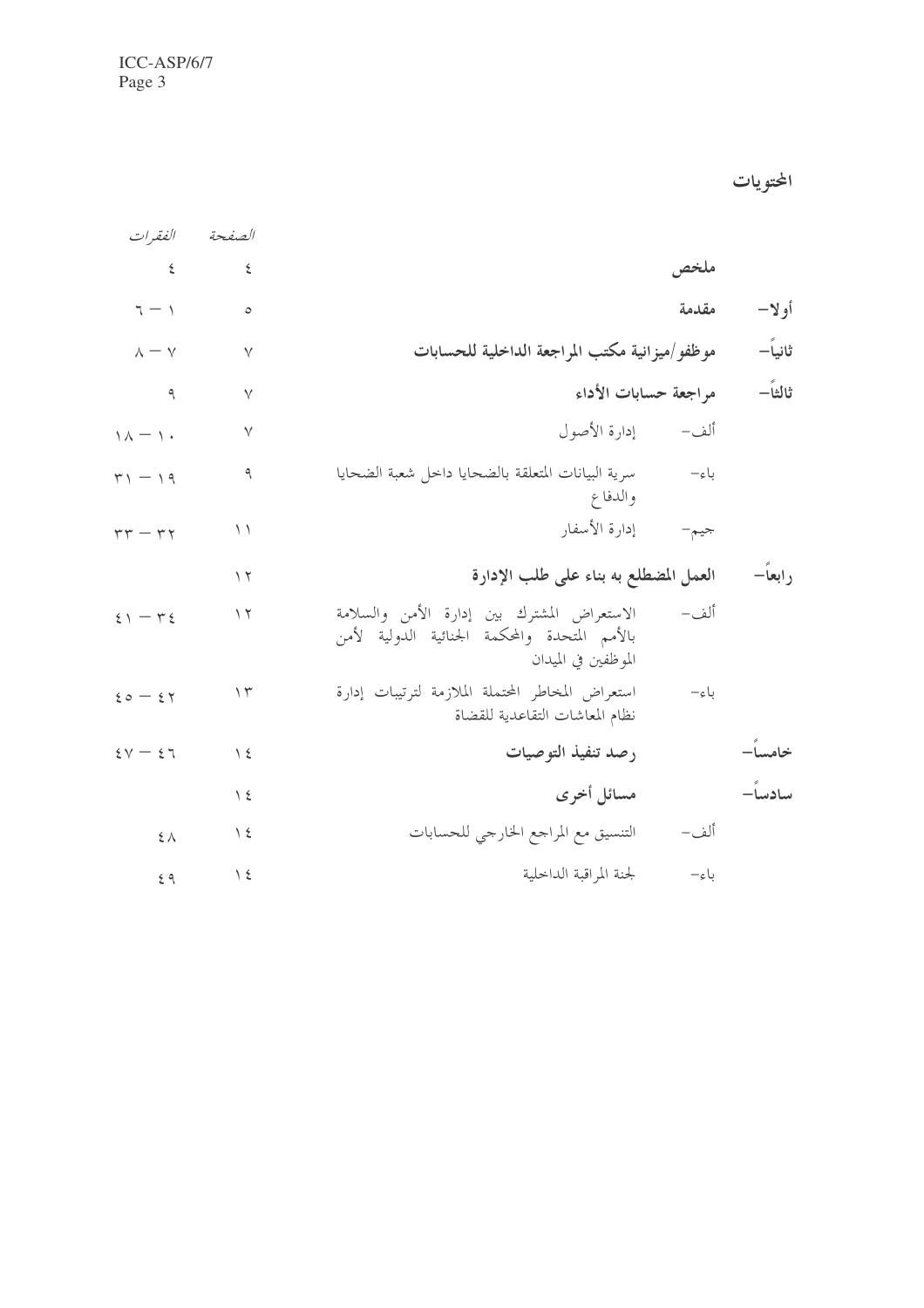ملخص

يتشرف مكتب المراجعة الداخلية للحسابات بتقديم تقريره السنوي الثالث إلى الجمعية من خلال لجنة الميزانية والمالية. ويلقى التقرير الضوء على النشاطات الهامة التي تولى المكتب تنفيذها حلال العام الماضي.

والمكتب يتصرف وفقاً لأحكام نظام روما الأساسي والنظام المالي والقواعد المالية للمحكمة، ووفقاً كذلك للقرارات ذات الصلة الصادرة عن جمعية الدول الأطراف. ويتم الاضطلاع بأعمال المكتب وفقاً للمعايير الموحدة لمراجعة الحسابات المقبولة عموماً.

وقد استحاب المكتب لملاحظات وتوصيات لجنة الميزانية والمالية بخصوص دور المراقبة الداخلية، كما هي واردة في الفقرات من ٢٥ إلى ٢٧ من تقرير لجنة الميزانية والمالية عن أعمال دورقما السابعة (ICC-ASP/5/23). وأبلغ المكتب رئيس اللجنة بأن الافتقار إلى الوضوح في الالتزام القانوين المتعلق بالتبليغ والملقى على عاتق المراجع الداحلي للحسابات إلى حانب القلق الذي يساور الإدارة بخصوص ما تستشعره من مخاطر التبليغ العلين بأهم نتائج المراجعة الداخلية للحسابات عاملان رئيسيان ائتلفا فأفضيا إلى علاقة تبدو في ظاهرها متوترة بين المكتب وبين الإدارة.

وقد واصل المكتب، طيلة السنة الماضية، تركيز موارده المحدودة على تنفيذ خطته للمراجعة القائمة على أساس تقييم المخاطر والاستجابة إلى طلبات الإدارة والمتعلقة بالمساعدة. وقد أصدر المكتب تقارير تحليلية حول مراجعة الأداء تتعلق بإدارة الأصول وبسرية البيانات المتعلقة بالضحايا داخل شعبة الضحايا والدفاع. وحتى تاريخ إعداد هذا التقرير، كان المكتب يسعى لإتمام مرحلة بحثه لإدارة شؤون السفر وبدأ بصياغة تقريره.

واستجابة لطلب رؤساء أجهزة المحكمة، قام المكتب بمعية كبار ممثلي إدارة السلامة والأمن التابعة للأمم المتحدة وقسم الأمن والسلامة بالمحكمة، بإحراء استعراض مشترك UNDSS/ICC لأمن الموظفين في الميدان. وقدم تقرير مشترك إلى الرؤساء الثلاثة للأحهزة المعنية في شهر شباط/فبراير ٢٠٠٧.

وتلبية لطلب موجه من المسجّل، استعرض المكتب المخاطر المحتملة المرتبطة بالترتيبات التي تقوم المحكمة باتخاذها والمتعلقة بإدارة خطة تقاعد القضاة. وقد حدد المكتب عدة مخاطر واقترح سبلاً للتخفيف من أثرها. كما إن المكتب أبلغ المسحل بإدراج ما يقارب ١,٠٥ مليون يورو في حسابات عام ٢٠٠٥ باعتبار هذا المبلغ يمثل التكاليف التقديرية لإدارة نظام المعاشات التقاعدية بالنسبة للفترات المالية الممتدة من عام ٢٠٠٣ إلى عام ٢٠٠٦ وهي عملية مثيرة للشك ويلزم أن يعاد فيها النظر .

وعموما فإن الاستنتاجات التي توصل إليها المكتب في السنة الماضية تبين أن المحكمة تواصل إحراز تقدم. بيد أنه مازال الكثير مما ينبغي عمله بغية إرساء نظم وممارسات إدارية توفر تأكيداً معقولاً بأن أصول المحكمة مصانة وقيد المراقبة وأن الموارد المالية والبشرية والمادية تُدار مع المراعاة الواجبة لجانب الاقتصاد والكفاءة وأن المعاملات تتم في كنف التقيد بالنظم السارية. ويرد في الفصل الثالث من هذا التقرير موجز للمعلومات المتعلقة بأهداف ونطاق واستنتاجات مراجعة الحسابات التي تركز على الأداء وغير ذلك من الأعمال المهمة التي اضطلع ها المكتب حلال السنة الماضية إلى حانب ردود الإدارة حيثما تكون هناك ردود.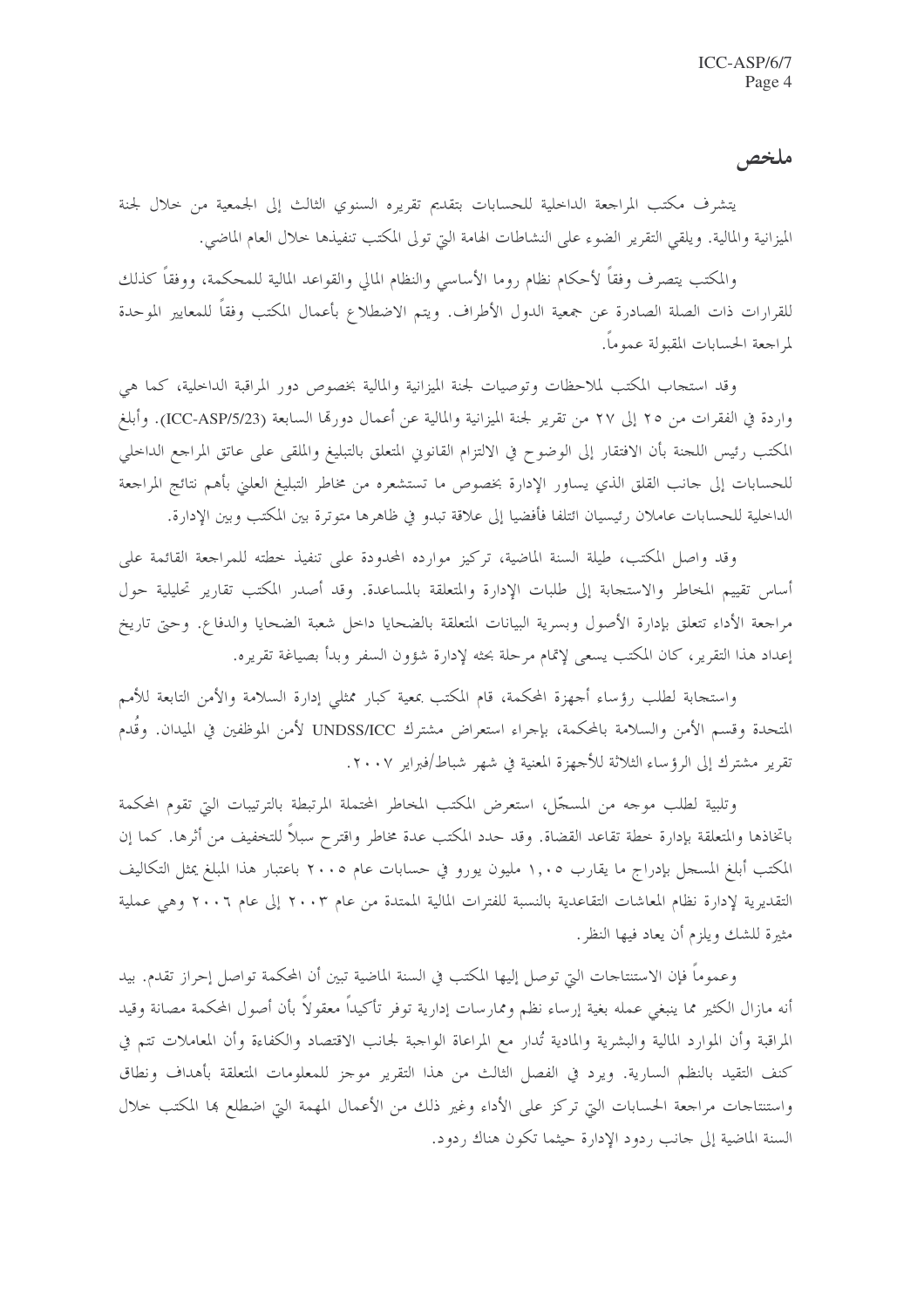وتقدم المكتب بــ٥٢ توصية (بما فيها ٢١ توصية وإردة في التقرير المشترك بين إدارة السلامة والأمن بالأمم المتحدة والمحكمة الجنائية الدولية) خلال السنة الماضية ووضع ما مجموعه ٨١ توصية منذ أن بدأ عمله في أواخر عام ٢٠٠٤. وقمدف توصيات المكتب إلى مساعدة الإدارة على تعزيز الضوابط الداخلية والعمل على نحو أكثر كفاءة وتحقيق الوفورات المحتملة في التكاليف وتأمين الامتثال للأحكام الناظمة.

وتضمنت الإجابات الواردة من الإدارة، على العموم، ملخصاً بالتدابير التي اتخذت منذ صدور مسودات تقارير مراجعة الحسابات وبينت أن المستقبل سيشهد مزيداً من الإجراءات التي تُتخذ. بيد أن الإدارة لم تتفق في الرأي مع وجهة نظر مراجع الحسابات الداخلية القائلة بأن نقل أصول لم تُدرج في الميزانية ولم تتم الموافقة عليها من برنامج رئيسي إلى برنامج غيره من أجل أن تستخدم في أكثر من برنامج رئيسي واحد–بالمقابل للنقل المباشر للأموال لشراء الأصول–يمكن اعتباره مخالفة غير مباشرة للبند ٤–٨ من النظام المالي.

وبعدما وضع المكتب المنهجية وقاعدة البيانات لرصد وتقييم التقدم المحرز في مجال تنفيذ التوصيات المتعلقة بمراجعة الحسابات، دأب على العمل عن كثب مع مكتب المراقبة المالية الذي أنيطت به مسؤولية تنفيذية في هذه العملية. بيد أنه حتى تاريخ إعداد هذا التقرير لم تتمكن المراقبة المالية من موافاة مكتب المراجعة الداخلية للحسابات بالمعلومات المتعلقة بالتقدم على صعيد التنفيذ لعدم تلقيها المعلومات اللازمة.

وقد أُتيحت للمكتب إمكانية الوصول إلى الأشخاص بمن فيهم رؤساء أحهزة المحكمة، فضلاً عن الدفاتر والسحلات وغير ذلك من المستندات التي كان المكتب يرى ألها لازمة لأداء أعماله. بيد أن حانباً من مراجعة إدارة الأصول كان محدوداً بسبب الافتقار إلى المستندات الداعمة. بالإضافة إلى ذلك كانت ردود الإدارة على التقارير، بما في ذلك التوصيات، إما بطيئة أو ألها لم ترد. ولم يصدر رد رسمي من الإدارة على التقرير المشترك بين إدارة السلامة والأمن بالأمم المتحدة والمحكمة الجنائية الدولية أو على التقرير المتعلق بسرية البيانات الخاصة بالضحايا داحل شعبة الضحايا والدفاع.

وكانت هناك باستمرار علاقة عمل حسنة بين مكتب المراجعة الداخلية للحسابات والمراجع الخارجي للحسابات. وتم تبادل المعلومات بما في ذلك خطط العمل والتقارير.

وهناك اعتراف واسع النطاق بالحاجة إلى قيام لجنة مستقلة لمراجعة الحسابات تكون أغلبية أعضائها من حارج المؤسسة وقد قام المكتب بتزويد الإدارة بآرائه الأولية حول تشكيل هذه اللجنة واختصاصاتها. من ناحية أخرى، لم يكن واضحاً، حتى تاريخ كتابة هذا التقرير، ما إذا كانت هذه اللجنة ستنشأ وما الدور الذي سيُسنَد إليها. وتجدر الإشارة إلى أهمية استقلال مكتب المراجعة الخارجية للحسابات والمحافظة على شفافية نتائج أعماله وتعزيز هذه الشفافية.

#### أو لا – مقدمة

يُقدَّم هذا التقرير الثالث لمكتب المراجعة الداخلية للحسابات ("المكتب") التابع للمحكمة الجنائية الدولية  $\rightarrow$ ("المحكمة") إلى جمعية الدول الأطراف ("الجمعية") عملاً بمقرر الجمعية الذي اعتمدته في دورتما الثانية المعقودة في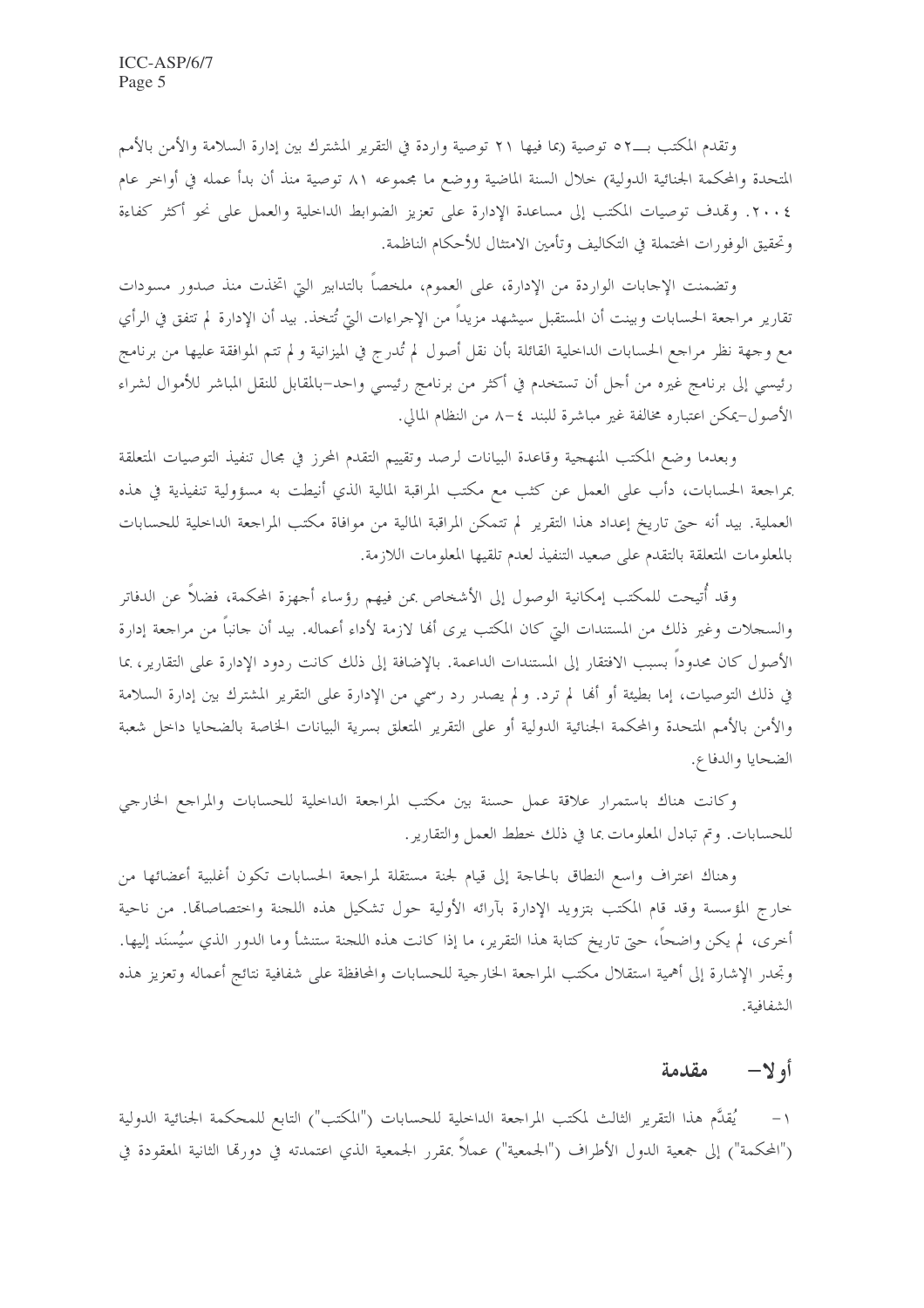أيلول/سبتمبر ٢٠٠٣، والذي أقرت فيه توصية لجنة الميزانية والمالية القائلة بأنه "ينبغي أن يتمكن المراجع الداخلي للحسابات من البت في برنامج عمله السنوي بشكل مستقل بما في ذلك جميع القضايا التي تثيرها اللجنة وينبغي له أن يقدم تقريراً سنوياً حول أنشطة المكتب إلى الجمعية من خلال اللجنة"<sup>(١</sup>).

ويتصرف المكتب وفقاً للأحكام الواردة في نظام روما الأساسي والنظام المالي والقواعد المالية فضلاً عن  $-\tau$ القرارات ذات العلاقة بالموضوع الصادرة عن الجمعية. ويضطلع المكتب بعمله وفقاً لمعايير مراجعة الحسابات المرعية المقبولة عموماً.

وركزت أنشطة المكتب حلال السنة الماضية على الاضطلاع بخطة مراجعة حسابات قائمة على أساس تقييم  $-\tau$ المخاطر وهي خطة أقرقما لجنة المراقبة الداخلية التابعة للمحكمة التي تضم رؤساء أجهزة المحكمة الثلاثة. وجرى كذلك تعميم الخطة على لجنة الميزانية والمالية في دورتما الخامسة. كما استجاب المكتب لعدد متزايد من الطلبات المقدمة لأغراض حاصة والواردة من كبار المسؤولين الإداريين والمتعلقة بتزويدهم بمشورته ومساعدته.

وقد استجاب المكتب لملاحظات وتوصيات اللجنة بخصوص دور المراقبة الداخلية كما هي واردة في  $-\xi$ الفقرات من ٢٥ إلى ٢٧ من تقرير اللجنة عن أعمال دورها السابعة (الوثيقة ICC-ASP/5/23). وقام المكتب بإبلاغ رئاسة اللجنة بأن الافتقار إلى الوضوح في ما يتعلق بالالتزام القانوني بالإبلاغ الملقى على عاتق المراجع الداخلي للحسابات إلى حانب القلق الذي تشعر به الإدارة إزاء المخاطر المستشعرة الناجمة عن الإعلان عن نتائج المراجعة الداخلية للحسابات هي من بين العوامل الرئيسية التي أفضت إلى قيام علاقة متوترة في ظاهرها بين المكتب وبين الإدارة. وتبعا لذلك، أبلغ المكتب رئاسة اللجنة بأن من العوامل المساعدة ما يتمثل في قيام اللجنة والجمعية بتوفير المزيد من التوضيح في ما يتعلق بطبيعة ومدى التزام المراجع الداخلي للحسابات بتبليغ اللحنة والجمعية.

وأمكن بشكلٍ معقول للمكتب أن يصل إلى الأشخاص، بمن فيهم رؤساء الأجهزة، وأن يصل كذلك إلى  $-\circ$ الدفاتر والسجلات وغيرها من المستندات التي كان يرى ألها ضرورية لإنجاز عمله. بيد أن الوثائق الداعمة لم تكن متوفرة في جميع الأحوال وكانت ردود الإدارة الرسمية على التقارير، بما في ذلك التوصيات، بطيئة أو لم ترد. وساعد المكتب الإدارة على إرساء عملية تستهدف وضع تقارير مراجعة الحسابات في صيغة فمائية على أساس حسن التوقيت وتعزيز متابعة التوصيات المتعلقة بمراجعة الحسابات.

٦− وعموماً تدل النتائج التي توصل إليها المكتب في العام الماضي على أن المحكمة تواصل إحراز تقدم. بيد أنه ما يزال الكثير مما ينبغي عمله لإرساء النظم والممارسات الإدارية التي توفر الاطمئنان المعقول بأن أصول المحكمة محفوظة وتخضع للمراقبة وأن الموارد المالية والبشرية والمادية تُدار أحذاً بعين الاعتبار الواحب الاقتصاد والكفاءة وأن المعاملات تتم في كنف التقيد بالمبادئ التوحيهية. والعمل الذي يقوم به المكتب يهدف إلى مساعدة الإدارة على تعزيز الضوابط الداخلية التي تستخدمها والعمل بأكثر كفاءة وتحقيق وفورات محتملة في التكاليف وتأمين التقيد بالمبادئ التوجيهية.

<sup>&</sup>lt;sup>(١)</sup> الوثائق الرسمية لجمعية الدول الأطراف في نظام روما الأساسي للمحكمة الجنائيـــة الدوليـــة، الـــدورة الثانيــــة، نيويـــورك، ٨–١٢ أيلول/سبتمبر ٢٠٠٣ (منشور الأمم المتحدة، رقم المبيع E.O3.V.13) الجزء الثاني، ألف–١، الفقرة ١، الجزء الثاني، ألف–٦، الفقرة ٢٩.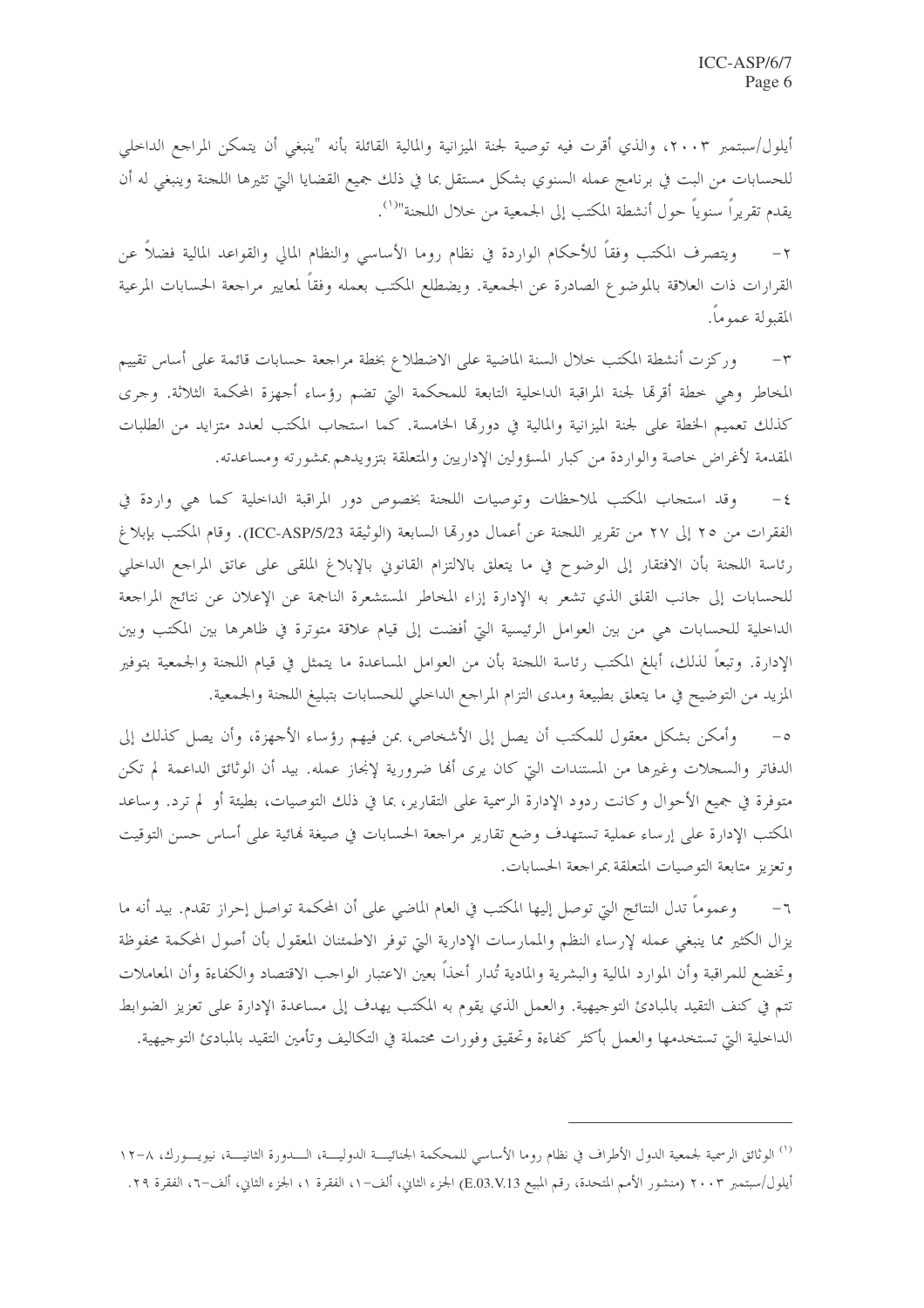#### موظفو /ميزانية مكتب المراجعة الداخلية للحسابات ثانيا—

إن الميزانية المعتمدة للمكتب بالنسبة لعام ٢٠٠٦ والبالغ قدرها ٠٠٠ ٣٤١ يورو تمثل أقل من نصف  $-\vee$ الواحد في المائة من مجموع ميزانية المحكمة لعام ٢٠٠٦ البالغة ٢٠٠ ١٧١٢ ٨٢ يورو. ويتركب المكتب من مدير ومراجع واحد للحسابات ومراجع مساعد. وقد اعتمدت وظيفة فنية إضافية (مراجع حسابات أقدم برتبة ف-٤) يبدأ نفاذها اعتباراً من النصف الثاني من عام ٢٠٠٧. ويعتقد المكتب أن له ما يكفي من الموارد لكي يضطلع بولايته. وتسهيلاً للانتقال السلس، قام المراجع الداخلي للحسابات في شباط/فبراير ٢٠٠٧، بإبلاغ المحكمة بأنه لا  $-\lambda$ يرغب في تجديد عقد توظيفه عندما يحين موعد تجديده في تموز/يوليه ٢٠٠٧. وحتى تاريخ وضع هذا التقرير، يجري اتخاذ التدابير اللازمة لتعيين مراجع حسابات أقدم برتبة ف-٤ ولشغل وظيفة مساعد مراجع الحسابات الشاغرة. هذا و لم تعلن المحكمة عن وظيفة المدير .

#### مراجعة للحسابات التي تركز على الأداء ثالثا—

أصدر المكتب تقارير مفصلة عن مراجعة حسابات الأداء الخاصة بإدارة الموجودات وبسرية البيانات المتعلقة  $-9$ بالضحايا داخل شعبة الضحايا والدفاع. وحتى تاريخ إعداد هذا التقرير، كان المكتب لا يزال بصدد فحص العمل المتعلق بمراجعة الحسابات التي تركز على الأداء الخاصة بإدارة السفر وكان قد بدأ صياغة تقريره. وسترد نتائج مراجعة الحسابات تلك في تقرير عام ٢٠٠٨.

#### ألف– إدارة الأصول

### مقدمة

١٠– إن نسبة لا يستهان بما من التكاليف غير المتصلة بالموظفين التي تتكبدها المحكمة راجعة إلى شراء الأصول. وبلغ مجموع النفقات الفعلية المتصلة بمذه الأصول (بغض النظر عن صنوفها) نحو ٩,٧ مليون يورو أو ٤٧ في المائة من التكاليف غير المتصلة بالموظفين في عام ٢٠٠٤، ونحو ٤,٣ مليون يورو أو ١٩ في المائة من التكاليف غير المتصلة بالموظفين في عام ٢٠٠٥. وحتى كانون الأول/ديسمبر ٢٠٠٥، قالت المحكمة بأن أصولها غير المستهلكة (التي يفوق سعر شرائها ٦٠٠ يورو) و"المعدات الخاصة" (التي تُحدَّد بوصفها معدات مغرية غير قابلة للاستعادة) بلغ إجمالي سعر شراءها نحو ٦,٩ مليون يورو.

١١– وترد في القاعدة ١١٠ والقاعدة ١١١ من القواعد المالية للمحكمة، التي اعتُمدت رسمياً في آب/أغسطس ٢٠٠٤، الأحكام التنظيمية الخاصة بمراقبة وإدارة الممتلكات. وتنص القاعدة ٢٠٠١٠ من القواعد المالية على أن المسجّل "مسؤول عن إدارة ممتلكات المحكمة". ويقوم قسم الخدمات العامة بالإدارة اليومية لعموم الممتلكات. كما أن "وحدات تنظيمية" متخصصة مثل قسم تكنولوجيا المعلومات والاتصال وقسم الأمن والسلامة تحتفظ هي الأحرى بجرود لشيق المعدات الصالحة لأداء وظائفها.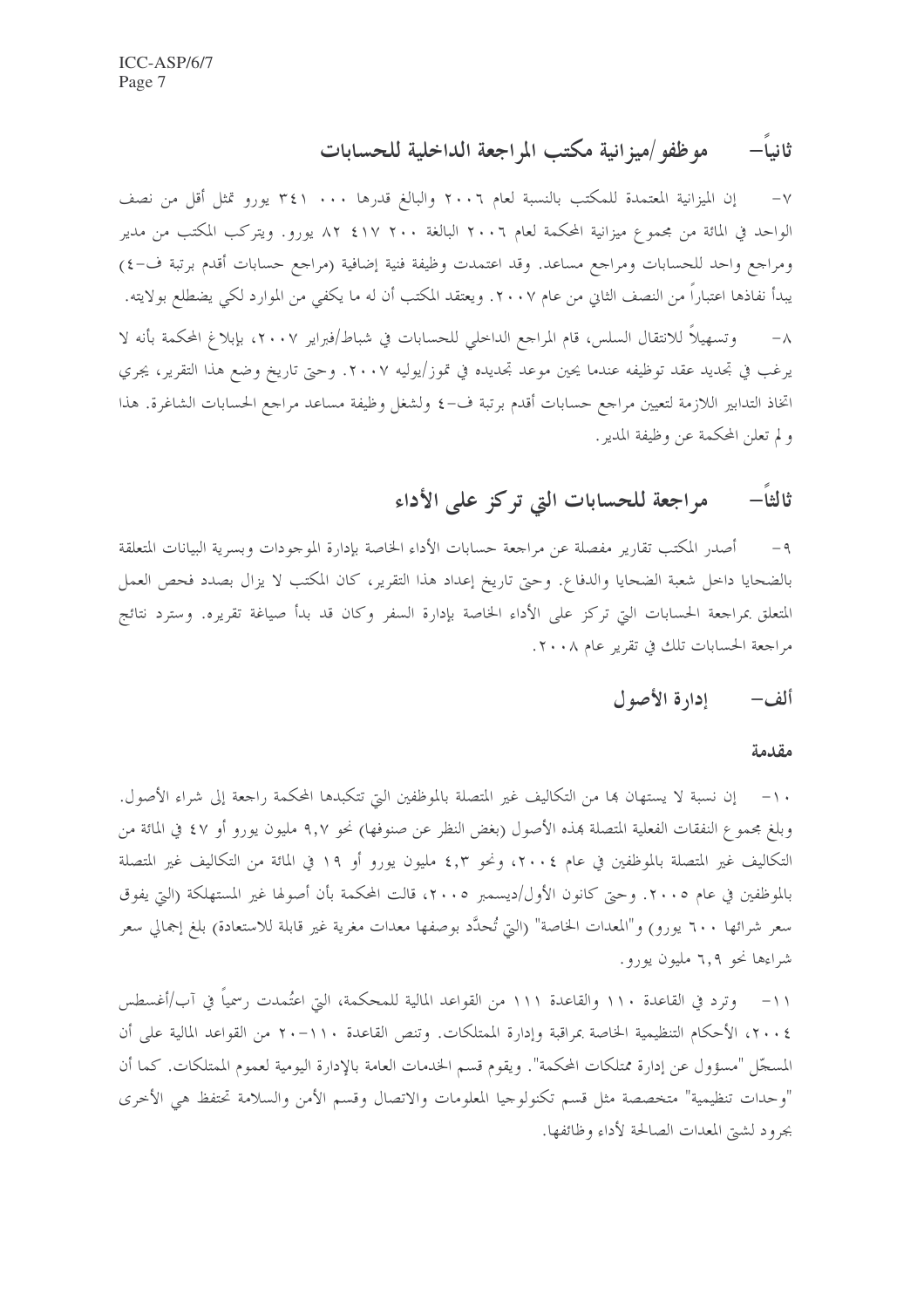## غرض مراجعة الحسابات ومحدودية نطاقها

١٢ – تسعى المحكمة لوضع نظام لإدارة الأصول يفي باحتياجاها التشغيلية ومسؤولياها الوظيفية. ولمساعدة الإدارة ركزت مراجعة الحسابات على تقييم التقدم المحرز في تنفيذ المتطلبات ذات العلاقة بالمبادئ التوجيهية لإدارة الأصول وتعيين مواضع التحسين. وركز العمل بالدرجة الأولى على الأصول التي تُدار في لاهاي. على أن البعض من النتائج التي توصل إليها ينطبق كذلك على أصول الميدان. وعلى الرغم من أن النظم المتعلقة بالمشتريات ووضع الميزانية ومراقبة أدائها حارجة عن نطاق مراجعة الحسابات إلا أن استعراضاً هاماً أُجري لهذه النظم من أجل الخروج بنظرة شاملة أفضل في ما يخص الطريقة التي تُقتني ها الأصول وتُدار.

١٣– وقت مقابلة بعض من الموظفين المعنيين بالأمر التابعين للمحكمة ومن المستخدمين الرئيسيين للأصول التابعين لقلم المحكمة ومكتب المدعى العام وهيئة الرئاسة. وتم في تلك المقابلات استعراض الإطار التنظيمي للمحكمة الخاص بإدارة الأصول وتقديم التقارير عن هذه الإدارة والنظم والممارسة القائمة والبيانات المالية ذات العلاقة بالموضوع. وتم، خطوة خطوة، اختبار عمليات المراقبة والاختبار العشوائي لأهم الضوابط كما بحثت كافة المستندات الداعمة. وتم الاضطلاع بعمل إضافي شمل فئتين من الأصول عالية القيمة وبالتحديد السيارات ونظام رقمي لاسلكي للاتصالات. واختيار هذه الأصول عالية القيمة كان بقرار اتخذه المكتب بناء على تقييم للمخاطر.

١٤− وبالنظر إلى رداءة نوعية الوثائق المتوفرة، لم يتمكن المكتب من القيام ببحث كامل للنهج المتوحى في تبرير الطلب المتعلق بــــــ ١٢ سيارة للمكاتب الميدانية والمواصفات التي حُدِّدت لها. والبحث شامل الفترة الممتدة من يوم تأسيس المحكمة إلى غاية ٣١ كانون الأول/ديسمبر ٢٠٠٥، إلا أن يرد نصِّ بخلاف ذلك.

### النتيجة

١٥– عموماً، خلصت مراجعة الحسابات إلى أن المحكمة بصدد إرساء مبادئ تنظيمية فعالة لإدارة الأصول. ويتضمن التقرير المفصل توصيات تتعلق بالمحالات الممكن فيها للمحكمة أن تعزز إجراءات الرقابة، بما في ذلك وضع الميزانية الخاصة بالأصول والصيانة. ويلاحظ التقرير أن حالات تلف المعدات أو سرقتها تبدو عالية ويسترعى النظر إلى ضرورة تحقيق التوافق على النحو الأفضل ما بين التنبؤات الخاصة بالموظفين وميزنة الأصول وتطبيق نموذج SAP الخاص بإدارة الأصول في أقرب وقت ممكن عملياً.

١٦– وحين يُطبق نموذج SAP لإدارة الأصول المفروض فيه أن يحقق مكاسب على مستوى الفعالية حيث لن تكون هناك حاجة إلى أن يحصل قسم تكنولوجيا المعلومات والاتصال وقسم الأمن والسلامة، كل على حدة، بالبيانات المتصلة بالممتلكات من حلال نظامين منفصلين للإدارة. كما أن النموذج المذكور، هو والتطبيق المستقل ذو الصلة بمخزون البيانات، سيمكنان من الحصول على بيانات أكثر تفصيلاً في ما يتعلق بالممتلكات مما ييسر تحقيق الكفاءة في إجراءات الرقابة المتبعة لإدارة الأصول. والمفروض فيه أن ييسر كذلك أي انتقال في المستقبل إلى التقيُّد بالمعايير الدولية الناظمة لمراجعة الحسابات في القطاع العام.

١٧– وفي ما يتعلق بشراء السيارات، انتهت مراجعة الحسابات إلى أن أوجه الرقابة الإدارية، بما في ذلك تعريف الاحتياجات وتحليل الخيارات والمشتريات الخاصة بالسيارات المستخدمة في لاهاي تعتبر مرضية. بيد أن المستندات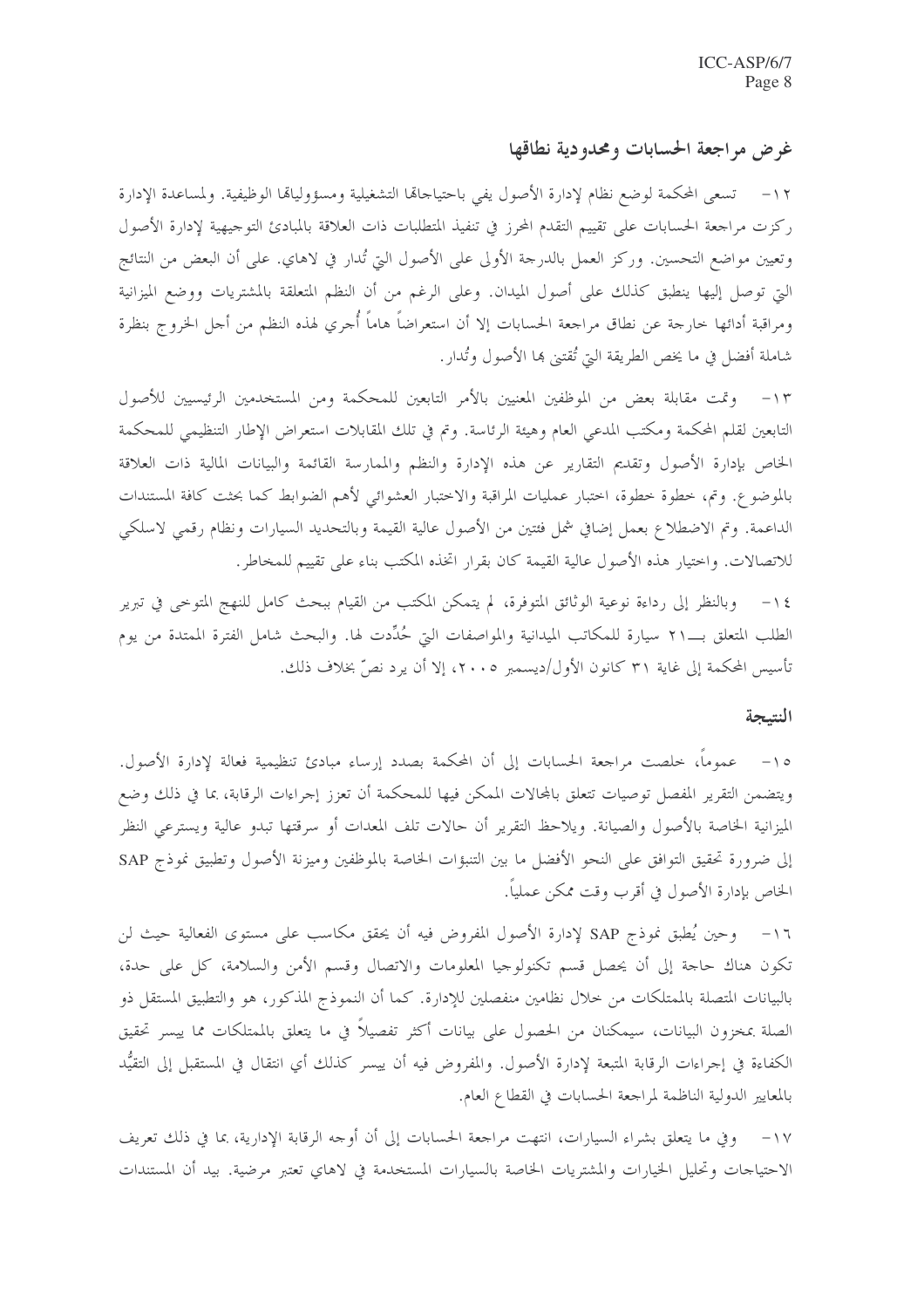اللازمة لإثبات ما يُخطَّط ويقتني من السيارات في الميدان تعتبر رديئة النوعية. وانتهت مراجعة الحسابات إلى أن التخطيط والتدبير الأفضل للسيارات المستخدمة في الميدان من شألهما التخفيض في التكاليف بشكل ملحوظ. بالإضافة إلى ذلك لم تتلق لجنة استعراض المشتريات ولا المسجّل معلومات عما يمكن تحقيقه من الوفورات في التكلفة المقترنة بمختلف خيارات المشتريات من أحل الاستنارة بذلك فيما يتخذانه من القرارات. كما يتعين على الإدارة تحسين رصد الاستخدام الفعلي للسيارات المصفحة لتأمين استغلال هذه الأصول الباهظة الثمن الاستغلال الملائم. وأبرزت مراجعة الحسابات أيضاً العديد من المحالات اللازم فيها إيلاء المزيد من الانتباه لتلافي حطر الإخلال غير المقصود بالنظام المالي. ويتضمن التقرير ١٦ توصية لتنظر فيها الإدارة.

### ردّ الإدارة

١٨ – ردت الإدارة على مشروع التقرير الذي وُجِّه إلى رؤساء الأجهزة للتعليق عليه. ويلخص الردّ التدابير التي كانت اتخذت بالفعل بصدد البعض من التوصيات ويذكر أن مزيداً من التدابير سوف يُتخذ في المستقبل. بيد أن الإدارة اختلفت في الرأي مع وجهة نظر المراجع الداخلي للحسابات القائلة بأن النقل من برنامج رئيسي معيّن إلى برنامج رئيسي غيره لأصول مهمة لم تدرج في الميزانية و لم تعتمد من أحل استخدامها في أكثر من برنامج رئيسي واحد — بالمقابل للنقل المباشر للأموال لشراء الأصول — يمكن اعتباره مخالفة غير مباشرة للبند ٤–٨ من القواعد المالية. وينص البند ٤–٨ على "ألا تجري أي مناقلات بين أبواب الاعتمادات بدون إذن من جمعية الدول الأطراف، ما لم تكن المناقلات ضرورية، في ظروف استثنائية، وطبقاً لمعايير توافق عليها جمعية الدول الأطراف" وترى الإدارة أن هناك ضوابط قائمة تدرأ خطر عدم التقيُّد عن غير قصد.

> سرية البيانات المتعلقة بالضحايا داخل شعبة الضحايا والدفاع باء—

#### مقدمة

١٩ – تعالج شعبة الضحايا والدفاع المعلومات التفصيلية المتعلقة بموية الضحايا الذين يقدمون طلبات بالمشاركة في إجراءات المحكمة أو طلبات الحصول على تعويض؛ والأشخاص الذين تقبل الدائرة المعنية مبدأ أحقيتهم بالمشاركة؛ والأشخاص الذين تتعرض سلامتهم للخطر في صورة ما إذا وقعت تلك المعلومات في أيدي جهة آثمة.

٢٠ – ومشاركة الضحايا في الإجراءات الجنائية وما يترتب عليها من إدارة للبيانات ذات الصلة بالضحايا مجال جديد وآخذ في التطور في القانون الدولي. وتبعاً لذلك، من المحتمل أن تكون الإجراءات الإدارية وذات الصلة بنشر البيانات التي تضعها شعبة الضحايا والدفاع بحاجة إلى زيادة التدقيق تمشيا مع التطورات الجديدة.

٢١- ولغاية شهر أيلول/سبتمبر ٢٠٠٦، اعتمدت الدوائر مشاركة تسع من الضحايا بوصفهم مشاركين في إجراءات المحكمة علماً بأن شعبة الضحايا والدفاع قد تلقت نحو ١٠٠ طلب. وتتوقع الشعبة المذكورة أن يزداد عدد الطلبات المقدمة من الضحايا بصورة ملحوظة على المدى القريب.

٢٢ – هذا، وإن سرية وأمن المعلومات يتوقفان على قيام نظام للإدارة يفي بمتطلبات السرية وقادر على التكيف وفق الظروف المتغيرة.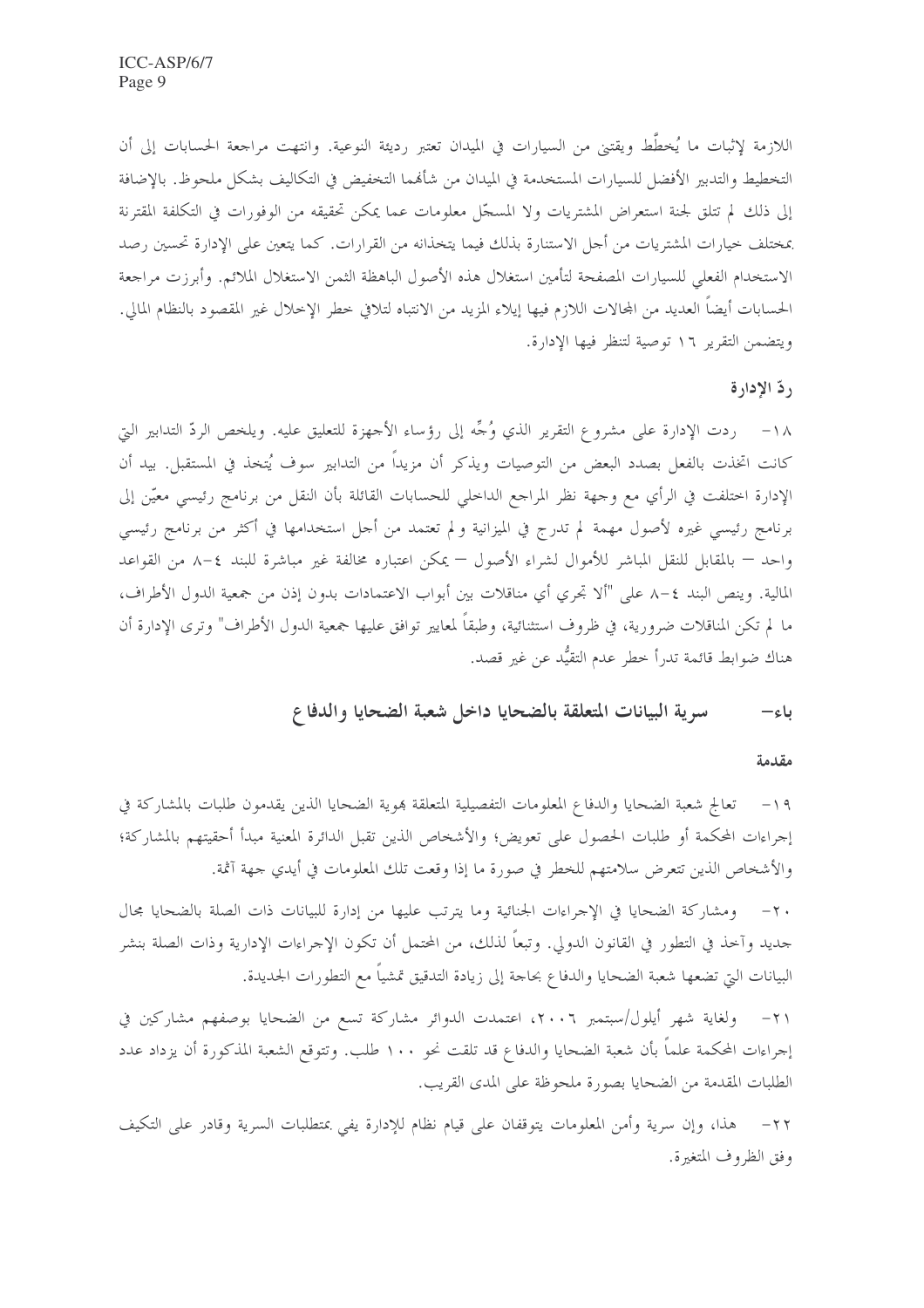#### غرض ونطاق مراجعة الحسابات

٢٣ – تمت مراجعة الحسابات بناء على طلب موجه من المسجّل. وركزت المراجعة على تقييم تدابير المراقبة القائمة في شعبة الضحايا والدفاع للحفاظ على سرية البيانات المتعلقة بالضحايا، بما في ذلك الرسائل الموجهة إلى أطراف ثالثة، والتوصيات — عند الاقتضاء — بالمحالات التي يلزم فيها إدخال تحسينات. ويشمل الفحص فترة تمتد من شباط/فبراير إلى أيلول/سبتمبر ٢٠٠٦، إلا أن يُنصِّ على حلاف ذلك، وقد حرى بمساعدة من الموظف المسؤول عن أمن المعلومات بالمحكمة.

٢٤ – أما بقية الأجهزة والأقسام التابعة للمحكمة التي تتناول هي الأخرى بيانات تتعلق بالضحايا مثل الدوائر ومكتب المدعى العام ووحدة الضحايا والشهود ومكتب المحامي العام للضحايا ومكتب المحامي العام للدفاع والصندوق الاستئماني للضحايا فقد استُبعدت من نطاق مراجعة الحسابات هذه. كما استُبعدت من نطاقها منظمات أخرى من قبيل المنظمات غير الحكومية والمنظمات التابعة للأمم المتحدة ومنظمات حقوق الإنسان المحلية وما سواها الممكن أن تتناول هي الأخرى البيانات المتعلقة بالضحايا.

٢٥– وقد أجريت مقابلة مع الموظفين المعنيين التابعين لشعبة الضحايا والدفاع وقسم تكنولوجيا المعلومات والاتصال بالمقر وفي المكتب الميداني بأوغندا. واستُعرضت المستندات ونظم تكنولوجيا المعلومات ذات الصلة وجرى تحديدها. وحرى تحديد واحتبار أدوات المراقبة الرئيسية القائمة لصيانة سرية البيانات.

٢٦- واستُخدم التوجيه الرئاسي المتعلق بأمن المعلومات (ICC-PRESD/G/2005/001) ومشروع التعليمات الإدارية المتعلق بسياسة المحكمة في مجال حماية المعلومات كمعيار أساسي لمراجعة الحسابات.

#### النتمجة

٢٧– تكشف مراجعة الحسابات عن أن شعبة الضحايا والدفاع تبنت فمجاً استباقياً في رسم نُهج عمل قمدف إلى تأمين نَهج متماسك في تناول أمن المعلومات وهي تواصل إحراز تقدم لا يستهان به. وتولي الشعبة أولى الأولويات لسرية البيانات وهي مستعدة لوضع مقاييس داخلية يهتدي ها الموظفون. وتخلص مراجعة الحسابات إلى أن مشروع التعليمات الإدارية للمحكمة بشأن أمن المعلومات يوفر إطاراً معقولاً للحفاظ على سرية المعلومات.

٢٨ - وبالاستناد إلى المعايير الواردة في مشروع التوجيهات الإدارية المتعلقة بأمن المعلومات، حلصت مراجعة الحسابات إلى أن تدابير المراقبة القائمة في شعبة الضحايا والدفاع توفر مستوى يتراوح ما بين المتدنّى والمتوسط فيما يخص أمان سرية البيانات المتعلقة بالضحايا. ويتقدم التقرير المفصل حول مراجعة الحسابات بخمس عشرة توصية تمدف إلى تعزيز أدوات المراقبة لتوفير مستوى عال من الاطمئنان على سرية المعلومات. وعلى حين أن بعض هذه التوصيات يمكن تنفيذه من قبل شعبة الضحايا والدفاع وحدها تحتاج غيرها إلى أن يُنظر ويبت فيها من قبل الإدارة نظراً لأن هذه التدابير كفيلة بالتأثير على العمليات على نطاق المحكمة بأسرها.

٢٩– وحيث أن من المتوقع أن يزداد حجم الطلبات بصورة ملحوظة، خلصت مراجعة الحسابات إلى أن الحاجة تدعو إلى التأكيد على سرية البيانات بشكل أوضح في البيانات الرسمية المتعلقة بالأهداف بالنسبة لشعبة الضحايا والدفاع، وذلك من أحل إبراز أهميتها بشكل أفضل. وقد صاغت الشعبة محموعة من الممارسات الحسنة المفروض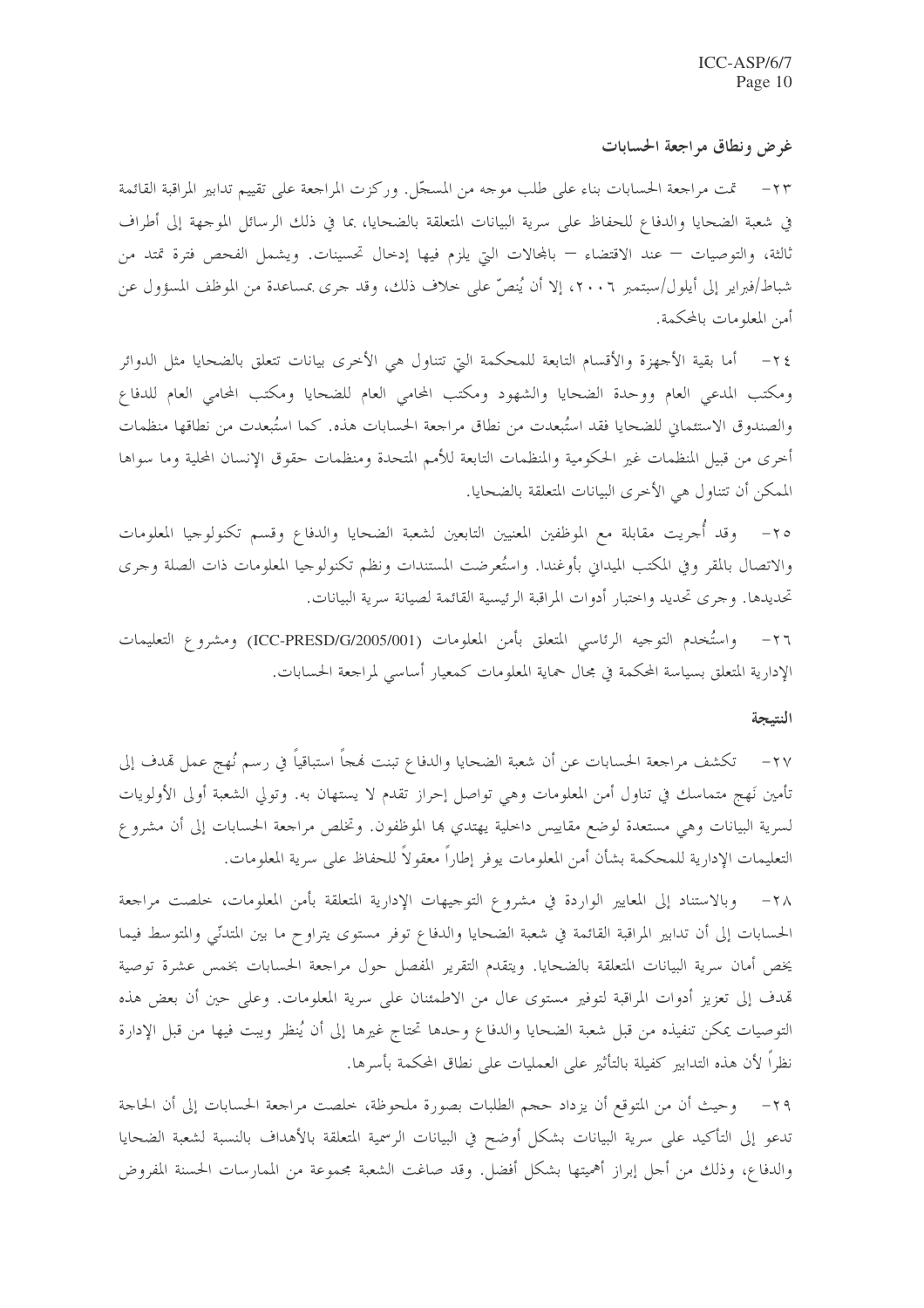وضعها في صيغة لهائية واعتمادها. وخلصت المراجعة إلى أنه يلزم استحداث نظام ذي طابع رسمي أبرز لمراقبة نقل البيانات والمستندات من الميدان إلى لاهاي. بالإضافة إلى ذلك، ينبغي أن يتضمن النظر المقبل في نظم نقل وتخزين البيانات الإلكترونية توجيهاً صريحاً حاصاً بأمن المعلومات صادراً عن قسم تكنولوجيا المعلومات والاتصال والموظف المسؤول عن أمن المعلومات بالمحكمة. كما يتضمن التقرير توصيات محددة تتعلق باستخدام وحدة الذاكرة المشفرة؛ واستخدام نظام TRIM لإدارة الوثائق بالنسبة لكافة المستندات المتسمة بالحساسية، والاستخدام المراقب للطابعات غير المحمية. كما يتوجب القيام بفحوص دورية للتحقق من سلامة كل ما يتعلق بالدفاع.

٣٠ – وبوسع الإدارة أن تساعد شعبة الضحايا والدفاع في ما تروم تحقيقه من الأهداف المتوحاة من السرية وذلك من حلال تأمين الصيغة النهائية لمشروع التوجيهات الإدارية المتعلق بأمن المعلومات واعتماد هذه الصيغة على أساس أولوي؛ ودعم نظم أمن وسرية بيانات تكنولوجيا المعلومات؛ وتعزيز الإجراءات المتعلقة بتسليم التصريح الأمني للموظفين الجدد وتوسيع تطبيق هذه الإجراءات بحيث تشمل غير الموظفين الذين يتاح لهم سبيل الوصول إلى البيانات السرية؛ بما في ذلك تضمين وثائق إستراتيجية التوعية مستقبلاً توجيهات صريحة بخصوص السرية؛ والعمل في الوقت المناسب على تطوير واعتماد السياسة المتعلقة بالاحتفاظ بالبيانات.

#### ردّ الإدارة

٣١– ردت شعبة الضحايا والدفاع بأن التقرير "مقسط ودقيق وأنه يوفر أيضاً توصيات إيجابية حداً ساعدتنا وستساعدنا إلى حد كبير" ولم ترد الإدارة على هذا التقرير.

#### إدارة الأسفار جيم-

يقوم المكتب، حتى وقت إعداد هذا التقرير، بفحص العمل المتصل بمراجعة الأداء في مجال إدارة الأسفار  $-\tau \tau$ وشرع في صياغة تقريره في هذا الشأن. والأهداف التي ترمي إليها مراجعة الحسابات هي:

- تقييم ما إذا كانت نظم إدارة الأسفار السائدة في المحكمة وممارساقما تؤكد بشكل معقول أن  $(1)$ الأموال المكرسة للسفر تنفق في كنف التقيد بنظم وسياسات المحكمة ذات الصلة مع المراعاة الواحبة لجانب الاقتصاد والكفاءة والفعالية؛
- وتحديد المحالات الممكن فيها إدخال تحسينات، بما في ذلك تزويد الإدارة بالنصح المتعلق بمسألة  $(\hookrightarrow)$ الاعتماد على مصادر حارجية في تدبير شؤون السفر.

٣٣ – وسيتضمن تقرير عام ٢٠٠٨ الصادر عن المراجع الداخلي للحسابات النتائج التي تمخضت عنها مراجعة الحسابات.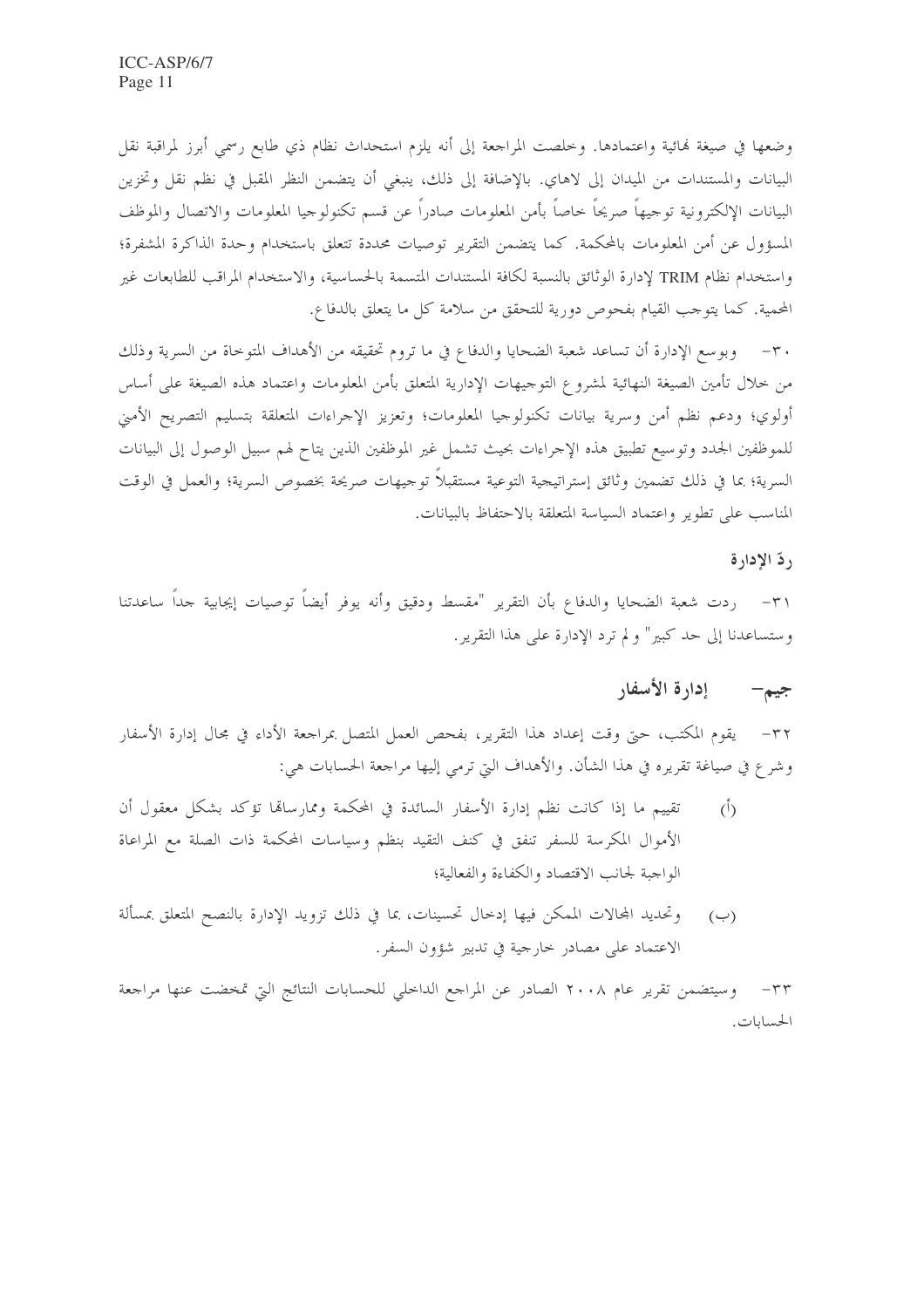#### العمل المضطلع به بناء على طلب الإدارة  $-$ ابعا $-$

### الاستعراض المشترك بين إدارة الأمن والسلامة بالأمم المتحدة والمحكمة الجنائية الدولية ألف– لأمن الموظفين في الميدان

#### مقدمة

٣٤– للمحكمة مكاتب ميدانية في نجامينا وآباشي (تشاد)، وبونيا وكينشاسا (جمهورية الكونغو الديمقراطية) و كامبالا (أوغندا).

٣٥– وعلى إثر إبرام اتفاق العلاقة المتفاوض حوله لعام ٢٠٠٤ بين المحكمة الجنائية الدولية والأمم المتحدة، وقّعت المحكمة على مذكرة للتفاهم مع الأمم المتحدة يمكن بموجبها للموظفين الدوليين التابعين للمحكمة المشاركة في الترتيبات الأمنية الخاصة بالأمم المتحدة (وهذه هي مذكرة التفاهم المعيارية المبرمة بين إدارة الأمن والسلامة بالأمم المتحدة وبين المنظمات غير التابعة للأمم المتحدة). وفي أوائل عام ٢٠٠٥، تم توجيه محتويات مذكرة التفاهم إلى كافة مقرات العمل التابعة للأمم المتحدة التي يكون للمحكمة فيها وجود. وفي حزيران/يونيه ٢٠٠٦، تم الاتفاق على أن تضطلع المحكمة وإدارة الأمن والسلامة بالأمم المتحدة باستعراض مشترك لأمن موظفي المحكمة في الميدان.

### الغرض من الاستعراض ونطاقه

٣٦ – بما أن المكاتب الميدانية التابعة للمحكمة وحدت منذ فترة قصيرة نسبية من الزمن وأن الموظفين التابعين لوحدة الأمن الميداني تم وزعهم منذ وقت أقصر من ذلك، تمثل الغرض من الاستعراض في إحراء تقييم أولى لمدى تقيّد المكاتب الميدانية التابعة للمحكمة بالسياسات والإحراءات الأمنية للأمم المتحدة؛ وتعيين الممارسات الحسنة والتوصية بالمواضيع التي يمكن فيها إدخال تحسينات. وركز العمل على سلامة موظفي المحكمة. أما التقييم المفصل لمسائل من قبيل حماية الشهود فلم يكن داخلاً في نطاق العمل.

٣٧– وانطوى الاستعراض على إجراء مناقشات مع العديد من الموظفين المختصين بالمقر وفي الميدان ولكن ليس مع جميعهم. واستعرض الفريق المستندات وأجرى مقابلات مع عدد من موظفي المحكمة بالمقر وفي الميدان. بالإضافة إلى ذلك أجريت مقابلات مع كبار المستشارين الأمنيين التابعين لإدارة الأمن والسلامة بالأمم المتحدة وموظفي التنسيق الأمين الميداني فضلاً عن منسق أمن المنطقة في آباشي، بتشاد. وكان من المقرر أن تزور البعثة مكاتب المحكمة في نحامينا وآباشي بتشاد؛ وبونيا في جمهورية الكونغو الديمقراطية، وكامبالا في أوغندا. لكن ضيق الوقت وعدم وجود طائرات حالا للأسف دون القيام بالزيارة المتوقعة إلى بونيا.

#### النتيجة

٣٨ – انتهى الاستعراض، عموماً، إلى أن المحكمة قد أحرزت تقدماً هائلاً في فترة قصيرة نسبية من الزمن في سبيل إنشاء نظام أمني يساند العمليات الميدانية. ولاحظ الاستعراض العديد من الممارسات الحسنة والإجراءات المطابقة للسياسات والإجراءات الأمنية القائمة والمعتمدة في الأمم المتحدة.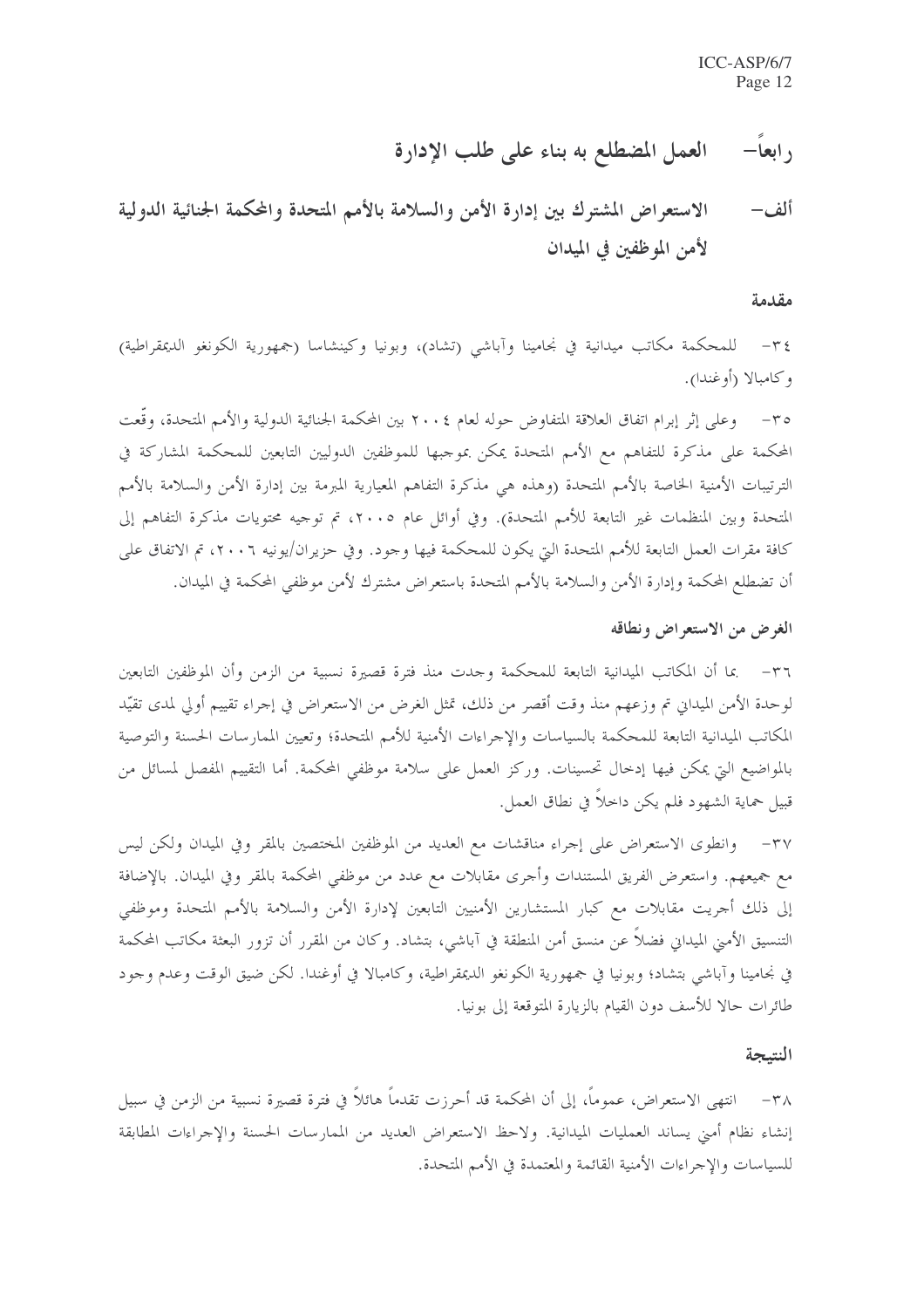٣٩ – بيد أن الاستعراض لاحظ كذلك أن هناك مجالات للتحسن في عدد من الميادين لتعزيز التقيد بمذكرة التفاهم المتعلقة بالأمن المبرمة بين الأمم المتحدة والمحكمة. ومما يتسم بالأهمية ويشكل تحدياً لزوم قيام المحكمة بوضع إطار واضح ورسمي للإدارة والمحاسبة بخصوص المسائل الأمنية عموماً وأمن موظفي المحكمة في الميدان على وحه الخصوص. ويتقدم التقرير بإحدى وعشرين توصية قمدف إلى تعزيز التقيد بما جاء في مذكرة التفاهم من قبل كلا  $-\xi$ . الطرفين.

, دّ الادارة

لم ترد الإدارة على التقرير.  $-\xi$ 

استعراض المخاطر المحتملة الملازمة لترتيبات إدارة نظام المعاشات التقاعدية للقضاة باء–

استجابة لطلب موجه من المسجّل، عين المكتب العديد من المخاطر الملازمة للترتيبات التي تقوم المحكمة  $-57$ باتخاذها لإدارة نظام المعاشات التقاعدية للقضاة. ولاحظ المكتب، من ناحية، أن الموظفين المسؤولين تعوزهم، فيما يبدو، القدرة المطلوبة على الفهم الواضح لطبيعة نظام المعاشات التقاعدية بما في ذلك قدرهم على تحديد أي ناحية من نواحى الغموض وتقييم معقولية الفرضيات القائم عليها هذا النظام والحسابات وطرق ومصدر البيانات التي يستخدمها الأخصائيون. وبالتالي هناك خطر متمثل في أن العقد المنتوى التفاوض عليه مع الجهة التأمينية المختارة يمكن أن يمنح مزايا تفوق المزايا التي أقرها الجمعية أو أنه يمكن أن لا يفي على نحو تام بكافة مزايا النظام كما يفهمها المشاركون فيه.

٤٣ - من ناحية أخرى، لاحظ المكتب أن هناك خطر مكمنه اعتماد المحكمة بشكل مبالغ فيه على الخبراء للحصول على المشورة والمساعدة دون توضيح محدد للأهداف القابلة للتحقيق المتوقعة. ولاحظ المكتب أن المحكمة دفعت نحو ٨٠٠ ٨٥ يورو للخبراء الاستشاريين من حلال العديد من أوامر الشراء. لكن وبما أن الخبراء الاستشاريين لم يقع اختيارهم على أساس عملية تنافسية ربما تكون المحكمة قد دفعت مبلغاً زائداً عن اللزوم لهؤلاء المستشارين لقاء خدماتهم.

٤٤– كما تساءل المكتب عن داعي إدراج نحو ١,٠٥ مليون يورو (١٥ في المائة من الالتزام التقديري المتعلق بالمعاشات التقاعدية) في المقدار البالغ ٨ ملايين يورو الوارد بيانه في حسابات المحكمة لعام ٢٠٠٥. ومبلغ ١,٠٥ مليون يورو هذا يمثل التكلفة التقديرية التي تتحملها المحكمة لإدارة النظام حلال الفترات المالية الممتدة من ٢٠٠٣ إلى ٢٠٠٦. بيد أن المكتب لم ير ما يشهد بأن تكبد هذه التكاليف وارد.

ه ε – ولمساعدة الإدارة، عرض المكتب على المحكمة استعراض العقد الذي تتجه النية إلى التفاوض حوله مع الجهة التأمينية المختارة. وأوصى المكتب كذلك بالتقريب التفصيلي ما بين التقدير المتعلق بمبلغ الالتزام الوارد في الحسابات لعام ٢٠٠٥ والرقم الذي قدمته الجهة التأمينية عن الفترات المالية من ٢٠٠٣ إلى ٢٠٠٦. وينبغي موافاة لجنة الميزانية والمالية بالتقريب المذكور.